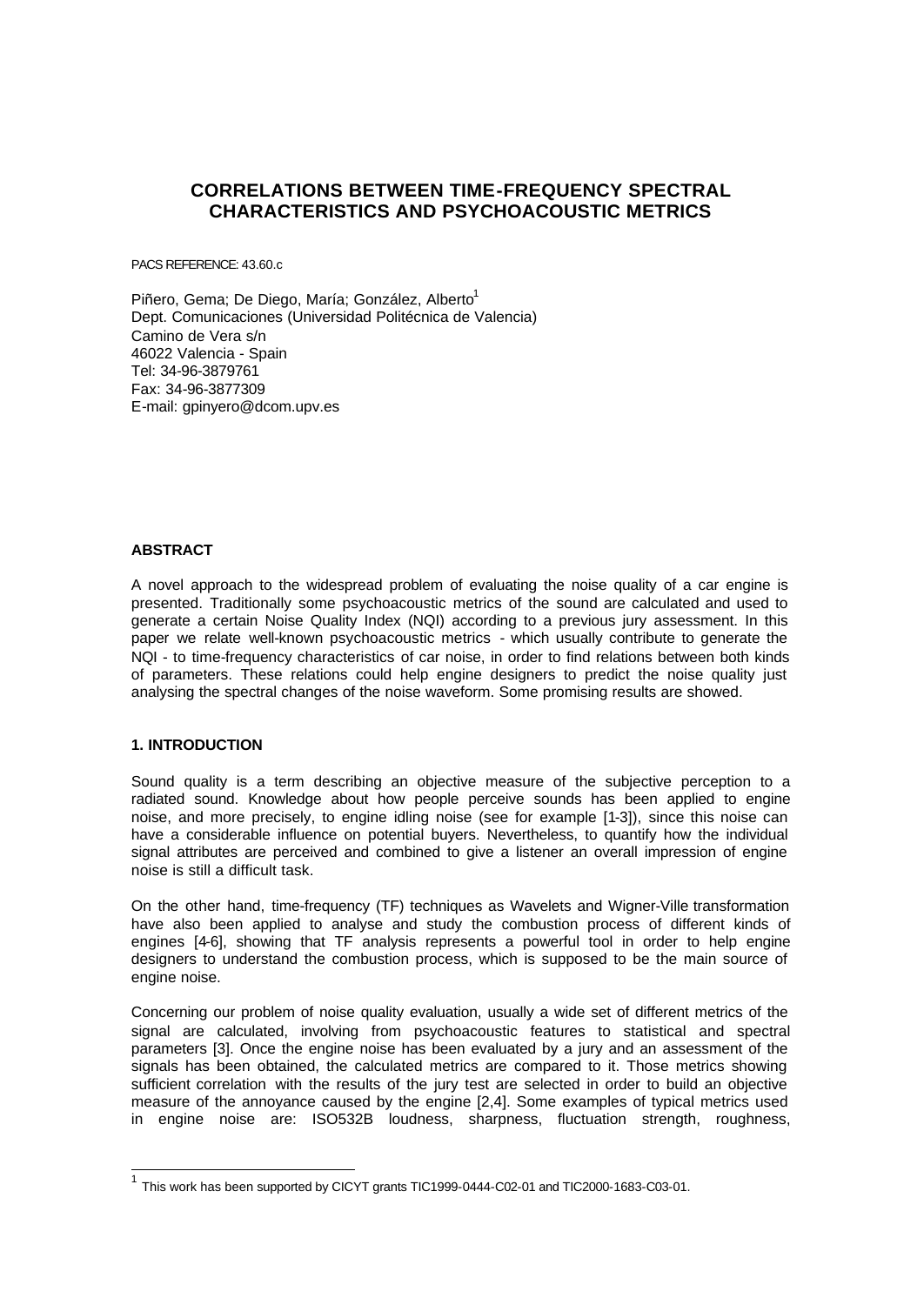impulsiveness, rumble noise and different ratios between half-order harmonics, third-order harmonics, etc.

The objective of this work is to search for relations between the most common psychoacoustic features - loudness, sharpness, fluctuation strength and roughness - and some signal characteristics extracted from time-frequency (TF) analysis. This way, we will try to explore new metrics to improve the objective evaluation of subjective perception, and we will also be able to identify how changes in signal spectrum are perturbing related psychoacoustic features. Section 2 describes the time-frequency analysis carried out and the parameters extracted from it. Section 3 details the experimental settings together with a discussion of some interesting results, whereas conclusions are explained in section 4.

# **2. TIME-FREQUENCY ANALYSIS**

Noise signals from a High-Speed Direct Injection car diesel engine were recorded at 48000 samples per second (more details about the experiment are given in the next section).

### 2.1. Time-frequency processing

The following time-frequency processing was carried out: signal spectra was divided in four different frequency bands covering the human audible range (from 20 Hz to 16 KHz). Firstly, signals were demodulated to an appropriate fequency in order to translate the band of interest to base-band. Secondly, demodulated signals were decimated by a suitable factor and then modulated again to adjust the band of interest to the whole range of the normalized spectrum. Finally, the Short-Time Fourier Transform (STFT) was calculated for every signal.

Afterwards sixteen parameters were extracted from the STFT, the same four ones in each band: the average and standard deviation of the energy, and the average and the standard deviation of the instantaneous frequency, whose expression is given by:

$$
f(t) = \frac{1}{2\boldsymbol{p}} \frac{\int_{-\infty}^{\infty} \mathbf{w} STFT(\mathbf{w}, t) d\mathbf{w}}{\int_{-\infty}^{\infty} STFT(\mathbf{w}, t) d\mathbf{w}}
$$
(1)

### 2.2. Criteria for the selection of the bands

As it has been noted, the whole spectrum was partitioned in four bands, whose respective initial and final frequencies are given in table 1, together with the respective range occupied in the Bark scale:

|                | $1st$ Band | 2 <sup>nd</sup> Band | $3^{rd}$ Band | $4^{th}$ Band |
|----------------|------------|----------------------|---------------|---------------|
| f initial (Hz) | 20         | 500                  | 1700          | 4600          |
| f final (Hz)   | 625        | 1750                 | 4825          | 15600         |
| Bark range     | 1.61       | [5.12.8]             | [12.6.19]     | 18.7.23.21    |

|  | Table 1. Initial and final frequencies of the bands whose STFT has been calculated, and |  |  |  |
|--|-----------------------------------------------------------------------------------------|--|--|--|
|  | respective range occupied in the Bark scale                                             |  |  |  |

The partition is not arbitrary, but it has been chosen in order to separate four different behaviours experimented by the stationary loudness spectra of the noise which are related to the marks achieved in the jury test by each sound. These variations can be observed as an example in figure 1: it shows the stationary loudness of several noises recorded at 3000 r.p.m. In the loudness spectrum the second and third band are related with the subjective mark just by a direct way: high loudness cause a bad mark, whereas low levels of loudness give rise to the best marks. On the other hand, changes of the first band do not seem to have any influence on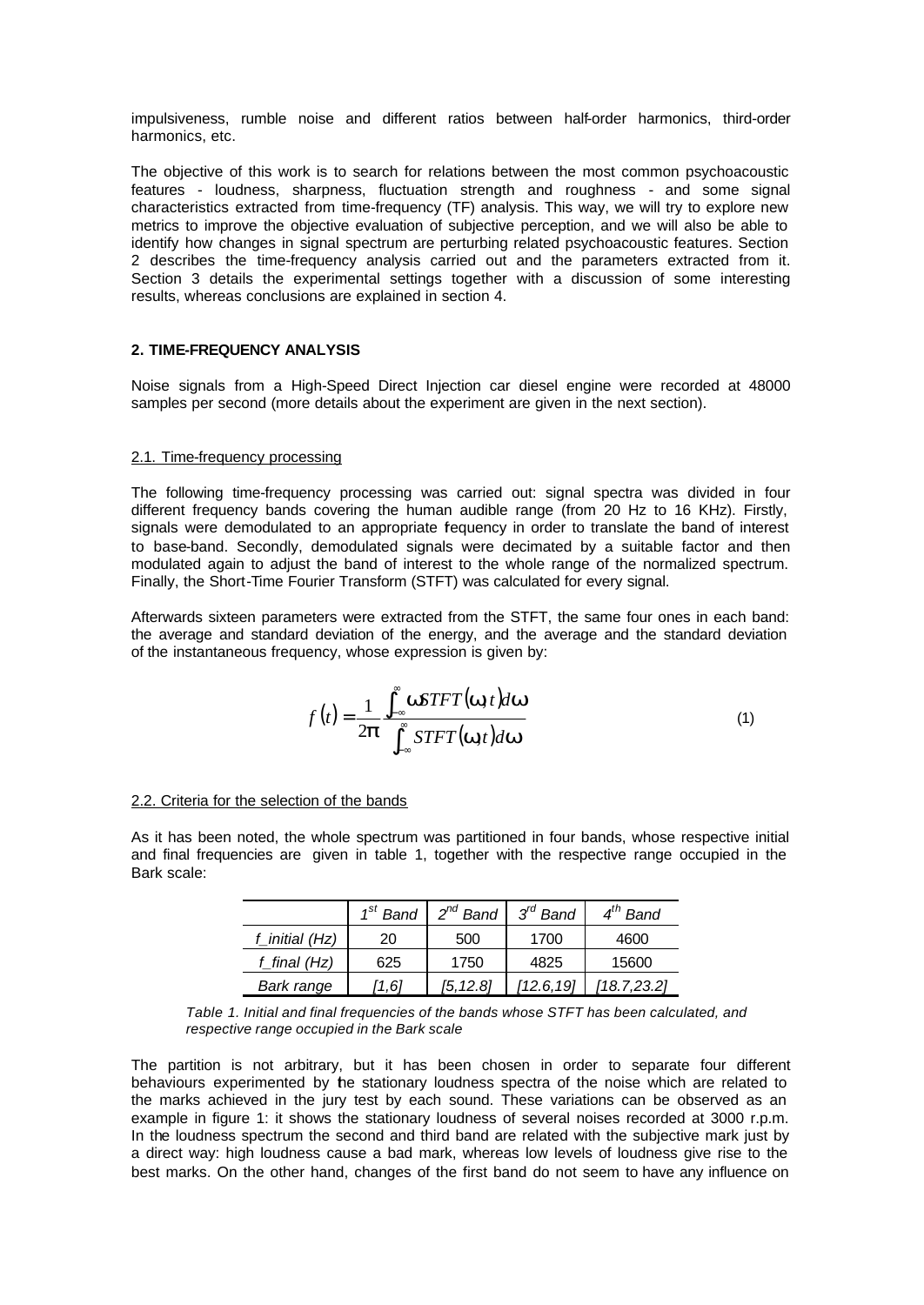the subjective sensation, and the last band has very little content to be considered a priori. Same effects experiment the stationary loudness spectrum of noises recorded from the engine rotating at high speed, whereas for low r.p.m. levels (900 to 1500), only the second band was related to the jury mark by the same direct way.



*Figure 1. Stationary loudness of several noises recorded at 3000 r.p.m.*

## **3. EXPERIMENTAL SETTINGS AND RESULTS**

The experiment involved a commercial high-standing car diesel engine. Noise signals were recorded by a binaural head and torso simulator (Head Acoustics) that was positioned one meter in front of the engine. Both mannequin and engine were inside an anechoic chamber. Recordings were made for eight different engine r.p.m.s: 900 (considered as idling noise), 1500, 2000, 2500, 3000, 3250, 3500 and 4000, and several combustion parameters were changed for each r.p.m. For example, different charge injection volumes were used, rail pressure was increased or decreased in respect of the nominal pressure, charge injection degree was also moved forward or backward within a range of 20º, etc. Altogether 81 different noise signals were recorded.

We have calculated the loudness [7], sharpness (according to Zwicker [8] and Aures [9] definitions), roughness, fluctuation strength and time-frequency parameters described in section 2 for each noise signal. Comparisons between psychoacoustic features and jury assessments, TF parameters and jury assessments, and also between both psychoacoustic features and TF parameters were carried out in order to detect relations or similar behaviors. Due to the limited extension of this paper, we will discuss only the results obtained for two groups of diesel noise: Low r.p.m.s (18 signals at 900 and 1500 r.p.m.) and High r.p.m.s (24 signals at 3000 r.p.m.).

### 3.1. Low r.p.m.s

The estimated Noise Quality Index (NQI) for this kind of noise is expressed as a multiple regression of some psychoacoustic and statistic parameters:

$$
NQI = 12.59 - 1.71*Kurt - 1.23*L - 2.48*FS + 7.85*Skew + 9.41*SharpZ
$$
 (2)

where *Kurt* and *Skew* stand for the kurtosis and skewness of the time signal respectively, *L* means the loudness, *FS* the fluctuation strength and *SharpZ* the sharpness calculated by Zwicker method.

Figure 2 shows the above NQI versus jury assessment. The multiple linear regression model performed has an  $\hat{R}$  statistic of 86.7% which indicates that the model as fitted explains the 86.7% of the variability of the jury score.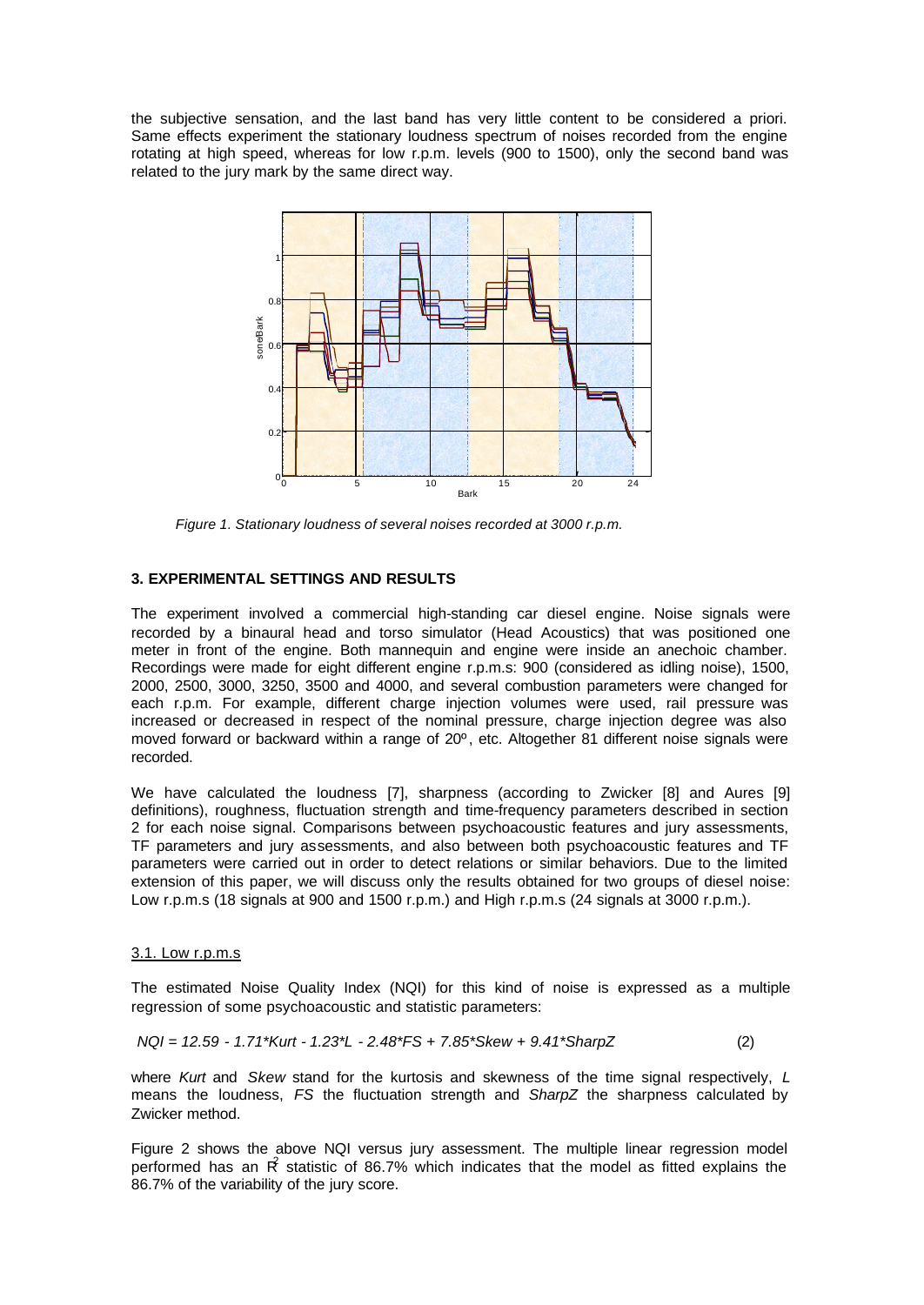

*Figure 2. Noise Quality Index versus jury assessment for low r.p.m. signals.*

From the above expression of the NQI, it can be noticed that loudness, sharpness (according to Zwicker method) and fluctuation strength contribute significantly to the perceived noise quality. How do these features relate to time-frequency parameters? Table 2 shows the relationships between TF and psychoacoustic parameters so every psychoacoustic feature may be expressed by a multiple linear regression model of the TF parameters marked with a cross. Moreover, the  $R^2$  statistics of each multiple regression fitting is showed at the last row.

|                   |     | Loudness   Sharpness(Z) | Sharpness(A)   Roughness   Fluct. Str. |       |       |
|-------------------|-----|-------------------------|----------------------------------------|-------|-------|
| $E_1$             |     |                         |                                        |       |       |
| E <sub>2</sub>    |     |                         |                                        |       |       |
| $E_3$             | X   |                         |                                        |       |       |
| $E_4$             |     |                         |                                        |       |       |
| $\mathbf{S}_{E4}$ |     |                         |                                        |       |       |
| FI <sub>1</sub>   |     |                         |                                        | Х     |       |
| FI <sub>3</sub>   |     |                         |                                        |       |       |
| $Fl_4$            |     | X                       |                                        | χ     |       |
|                   | 98% | 98%                     | 96.4%                                  | 93.3% | 93.3% |

*Table 2. Relation between psychoacoustic features and time-frequency parameters for low r.p.m. signals. Ei stands for average energy of i-th band, sE4 is the standard deviation of energy in the 4th band, whereas FIi means average instantaneous frequency of i-th band.*

As it can be seen from table 2, the 98% of the variability of loudness depends only on the average energies of bands 1 and 3. This may be a surprising result since most of the spectral power of low r.p.m. signals stands below 4 KHz. Consequently, energy of band 2 (see table 1) should also contribute to the perceived loudness, however this is not the case.

Concerning sharpness model, differences between Zwicker and Aures methods have been found. Aures sharpness only depends on the TF parameters of the highest frequency band (over 4.6 KHz), whereas Zwicker model is related to medium band energies and instantaneous frequencies of highest bands. These differences may be explained by the fact that Aures model weights the loudness spectrum in such a way that enhances high frequencies and attenuates low frequencies respect to the weighting function applied by Zwicker model.

Respect to roughness and fluctuation strength relations, their  $R^2$  statistics are the lowest ones, and they need more parameters to describe their behaviour than loudness or sharpness. Taking into account that roughness and fluctuation strength intend to represent the perceived sensation of very low frequency (or amplitude) modulation, their relation to the TF parameters is not really evident.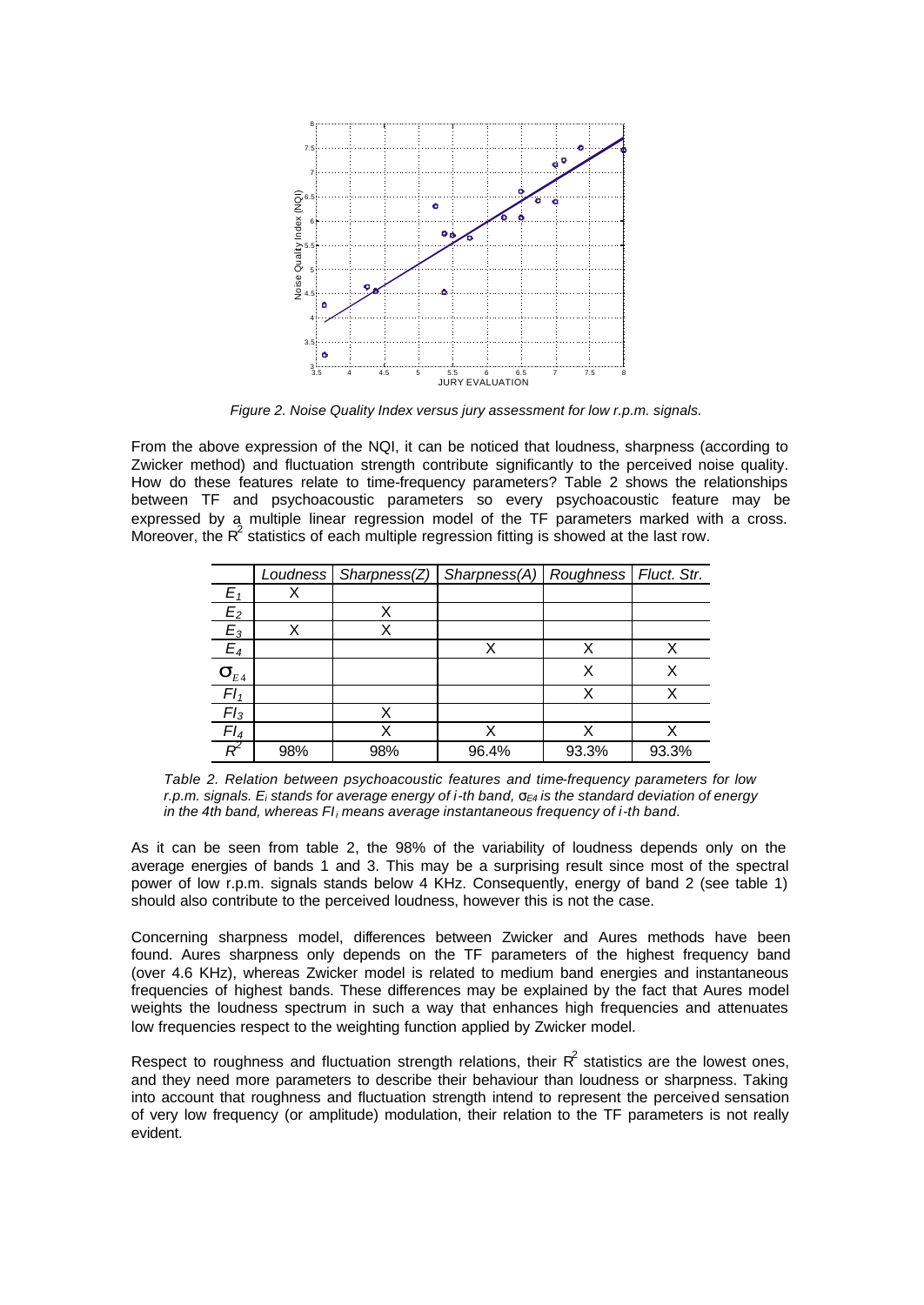Finally, it should be noticed that sharpness model has a very good fitting in table 2. However another interesting conclusion can be stated from comparison between predicted and real sharpness values, which is showed in figure 3. Four noise signals appear clearly separated from the remaining ones. Sharpness values of these four signals are distinctly greater. These four signals were originated increasing the injected volume of diesel from 12 to 42 mm<sup>3</sup> for each cylinder and cycle. Therefore it can be stated that increasing the charge injection volume involves increasing the perceived sharpness of the engine noise.



*Figure 3. Predicted sharpness versus real sharpness for low r.p.m. signals.*

## 3.2. High r.p.m.s

Table 3 shows the relationships between TF and psychoacoustic parameters for high r.p.m. noise signals. In this case, an adequate model to relate roughness and fluctuation strength to TF parameters does not seem to exist (result for fluctuation strength is not showed since it is analogous to roughness model). This conclusion reinforces the hypothesis that the specific TF parameters selected in this experiment are not enough significant to explain low-frequency modulation effects.

|         |       | Loudness Sharpness(Z) | Sharpness(A) Roughness |       |
|---------|-------|-----------------------|------------------------|-------|
| E,      |       |                       |                        |       |
| $\Xi_2$ |       |                       |                        |       |
| $E_3$   |       |                       |                        |       |
| $E_4$   |       |                       |                        |       |
|         |       |                       |                        |       |
| $Fl_3$  |       |                       |                        |       |
|         |       |                       |                        |       |
|         | 98.7% | 88%                   | 97.6%                  | 61.6% |

*Table 3. Relation between psychoacoustic features and time-frequency parameters for high r.p.m. signals.*

On the other hand, loudness and sharpness keep the same relationships observed for low r.p.m. signals: average energies of the bands below 5 KHz completely describe loudness variability, whereas sharpness is related to average energy and instantaneous frequency of high and medium-high frequency bands.

Respect to the rise of sharpness values when the injected volume of diesel increases, this effect is also visible in high r.p.m. signals (see figure 4), although it is not as evident as in the low r.p.m. case.